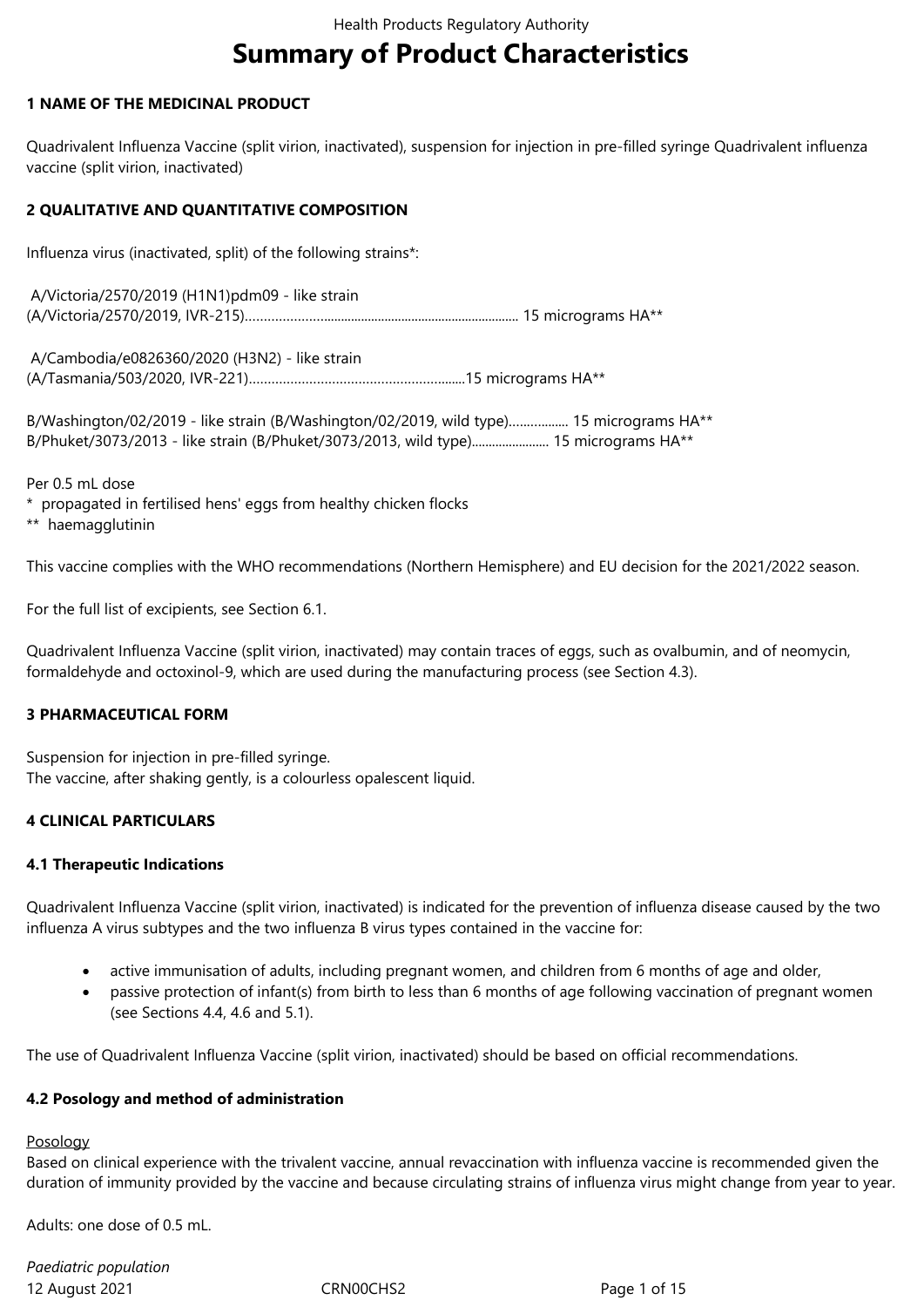- Children from 6 months to 17 years of age: one dose of 0.5 mL. For children less than 9 years of age who have not previously been vaccinated, a second dose of 0.5 mL should be given after an interval of at least 4 weeks.
- Infants less than 6 months of age: the safety and efficacy of Quadrivalent Influenza Vaccine (split virion, inactivated) administration (active immunisation) have not been established. No data are available. Regarding passive protection: one 0.5mL dose given to pregnant women may protect infants from birth to less than 6 months of age; however, not all these infants will be protected (see section 5.1).

#### Method of administration

The vaccine should be given by intramuscular or subcutaneous injection.

The preferred sites for intramuscular injection are the anterolateral aspect of the thigh (or the deltoid muscle if muscle mass is adequate) in children 6 months through 35 months of age, or the deltoid muscle in children from 36 months of age and adults.

*Precautions to be taken before handling or administering the medicinal product* For instructions on preparation of the medicinal product before administration, see Section 6.6.

# **4.3 Contraindications**

Hypersensitivity to the active substances, to any of the excipients listed in section 6.1 or to any component that may be present as traces such as eggs (ovalbumin, chicken proteins), neomycin, formaldehyde and octoxinol-9.

Vaccination should be postponed in case of moderate or severe febrile disease or acute disease.

# **4.4 Special warnings and precautions for use**

# **Traceability**

In order to improve the traceability of biological medicinal products, the name and the batch number of the administered product should be clearly recorded.

As with all injectable vaccines, appropriate medical treatment and supervision should always be readily available in case of an anaphylactic reaction following the administration of the vaccine.

Quadrivalent Influenza Vaccine (split virion, inactivated) should under no circumstances be administered intravascularly.

As with other vaccines administered intramuscularly, the vaccine should be administered with caution to subjects with thrombocytopenia or a bleeding disorder since bleeding may occur following an intramuscular administration to these subjects.

Syncope (fainting) can occur following, or even before, any vaccination as a psychogenic response to the needle injection. Procedures should be in place to prevent injury from fainting and manage syncopal reactions.

Quadrivalent Influenza Vaccine (split virion, inactivated) is intended to provide protection against those strains of influenza virus from which the vaccine is prepared.

As with any vaccine, vaccination with Quadrivalent Influenza Vaccine (split virion, inactivated) may not protect all vaccinees.

Regarding passive protection, not all infants less than 6 months of age born to women vaccinated during pregnancy will be protected (see section 5.1).

Antibody response in patients with endogenous or iatrogenic immunosuppression may be insufficient.

*Interference with serological testing* See Section 4.5.

Quadrivalent Influenza Vaccine (split virion, inactivated) contains potassium and sodium This medicine contains less than 1 mmol potassium (39 mg) and less than 1 mmol sodium (23 mg) per dose, that is to say essentially 'potassium-free' and 'sodium-free'.

#### **4.5 Interaction with other medicinal products and other forms of interactions**

|  | 12 Auaust 2021 |  |
|--|----------------|--|
|  |                |  |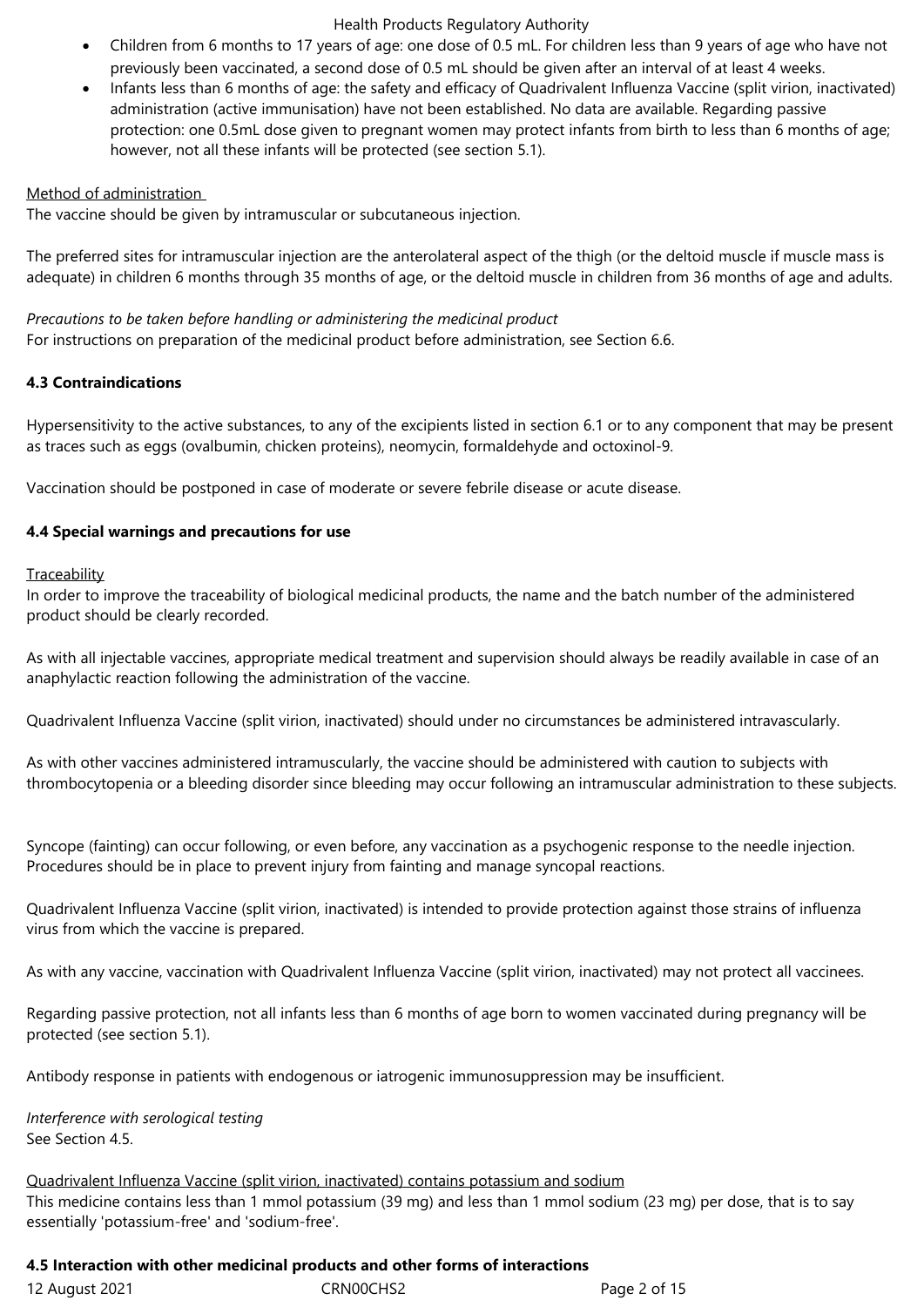No interaction studies have been performed with Quadrivalent Influenza Vaccine (split virion, inactivated).

Quadrivalent Influenza Vaccine (split virion, inactivated) can be given at the same time as other vaccines, based on clinical experience with Inactivated Influenza Vaccine (Split Virion) BP. Separate injection sites and separate syringes should be used in case of concomitant administration.

The immunological response may be reduced if the patient is undergoing immunosuppressant treatment.

Following influenza vaccination, false positive results in serology tests using the ELISA method to detect antibodies against HIV1, Hepatitis C and especially HTLV1 have been observed. The Western Blot technique disproves the false-positive ELISA test results. The transient false positive reactions could be due to the IgM response by the vaccine.

#### **4.6 Fertility, pregnancy and lactation**

#### **Pregnancy**

Pregnant women are at high risk of influenza complications, including premature labour and delivery, hospitalization, and death: pregnant women should receive an influenza vaccine.

Quadrivalent Influenza Vaccine (split virion, inactivated) can be used in all stages of pregnancy.

Larger datasets on safety of inactivated influenza vaccines are available for the second and third trimesters than for the first trimester. Data from worldwide use of inactivated influenza vaccines, including Quadrivalent Influenza Vaccine (split virion, inactivated) and Inactivated Influenza Vaccine (Split Virion) BP (trivalent inactivated influenza vaccine), do not indicate any adverse foetal and maternal outcomes attributable to the vaccine.

This is consistent with results observed in one clinical study where Quadrivalent Influenza Vaccine (split virion, inactivated) and Inactivated Influenza Vaccine (Split Virion) BP were administered in pregnant women during the second or third trimester (230 exposed pregnancies and 231 live births for Quadrivalent Influenza Vaccine (split virion, inactivated) and 116 exposed pregnancies and 119 live births for Inactivated Influenza Vaccine (Split Virion) BP).

Data from four clinical studies with the trivalent inactivated influenza vaccine (Inactivated Influenza Vaccine (Split Virion) BP thiomersal-free formulation) administered in pregnant women during the second or third trimester (more than 5,000 exposed pregnancies and more than 5,000 live births followed up to approximately 6 months post-partum) did not indicate any adverse foetal, newborn, infant and maternal outcomes attributable to the vaccine.

In clinical studies conducted in South Africa and Nepal, there were no significant differences between the Inactivated Influenza Vaccine (Split Virion) BP and placebo groups with regards to foetal, newborn, infant and maternal outcomes (including miscarriage, stillbirth, premature birth, low birth weight).

In a study conducted in Mali, there were no significant differences between the Inactivated Influenza Vaccine (Split Virion) BP and control vaccine (quadrivalent meningococcal conjugate vaccine) groups with regards to prematurity rate, stillbirth rate and low birth weight/small for gestational age rate.

For additional information, see Sections 4.8 and 5.1.

One animal study with Quadrivalent Influenza Vaccine (split virion, inactivated) did not indicate direct or indirect harmful effects with respect to pregnancy, embryo-foetal development or early post-natal development.

#### Breastfeeding

Quadrivalent Influenza Vaccine (split virion, inactivated) may be used during breastfeeding.

Fertility

There are no fertility data available in Humans. One animal study with Quadrivalent Influenza Vaccine (split virion, inactivated) did not indicate harmful effects on female fertility.

#### **4.7 Effects on ability to drive and use machines**

Quadrivalent Influenza Vaccine (split virion, inactivated) has no or negligible influence on the ability to drive and use machines.

#### **4.8 Undesirable effects**

12 August 2021 CRN00CHS2 Page 3 of 15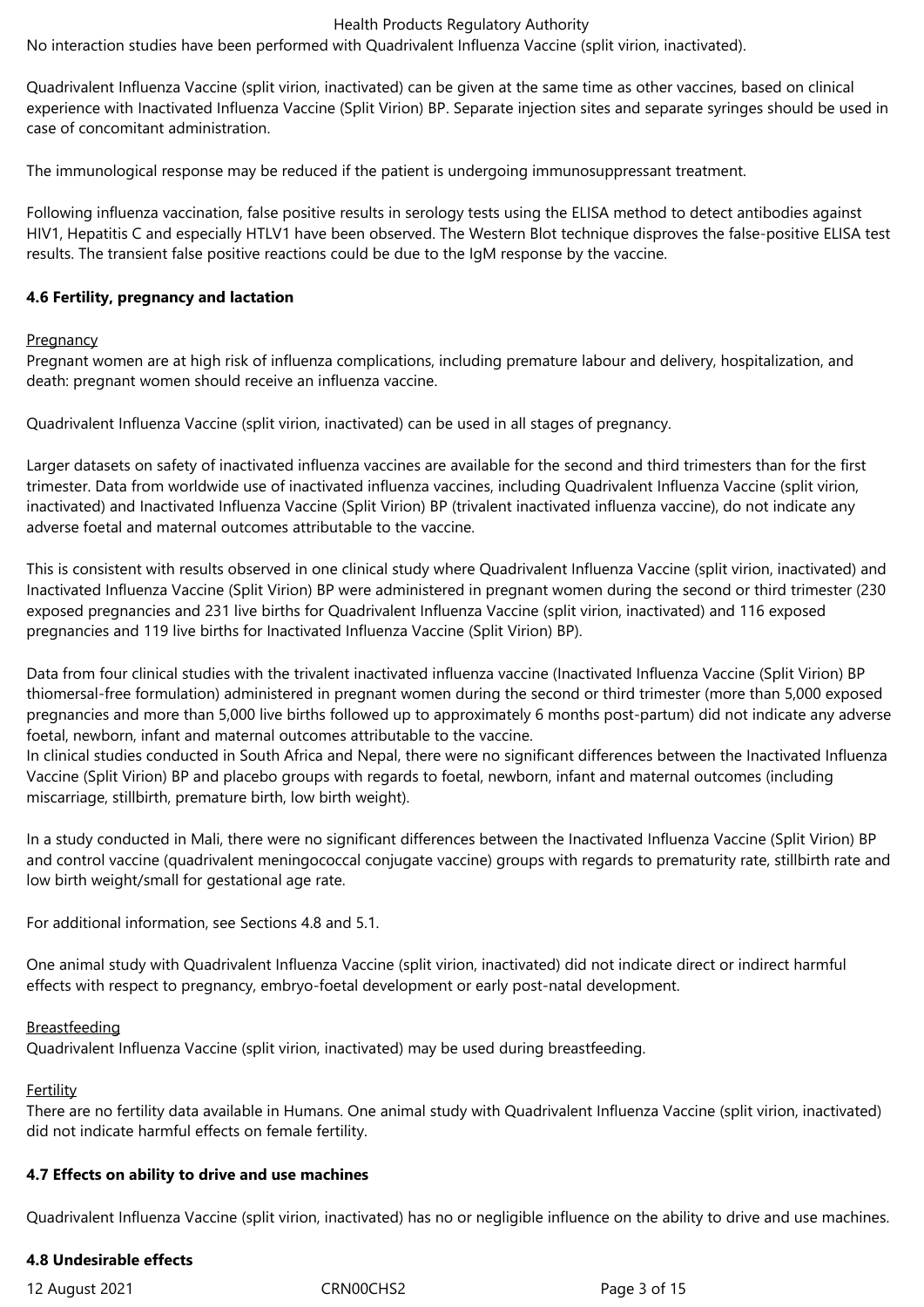#### Summary of the safety profile

The safety of Quadrivalent Influenza Vaccine (split virion, inactivated) was assessed in six clinical trials in which 3,040 adults from 18 to 60 years of age, 1,392 elderly over 60 years of age and 429 children from 9 to 17 years of age received one dose of Quadrivalent Influenza Vaccine (split virion, inactivated) and 884 children from 3 to 8 years of age received one or two doses of Quadrivalent Influenza Vaccine (split virion, inactivated) depending on their influenza vaccination history and 1,614 children from 6 to 35 months of age received two doses (0.5 mL) of Quadrivalent Influenza Vaccine (split virion, inactivated).

Most reactions usually occurred within the first 3 days following vaccination, resolved spontaneously within 1 to 3 days after onset. The intensity of these reactions was mild.

The most frequently reported adverse reaction after vaccination, in all populations including the whole group of children from 6 to 35 months of age, was injection site pain (between 52.8% and 56.5% in children from 3 to 17 years of age and in adults, 26.8% in children from 6 to 35 months of age and 25.8% in elderly). In subpopulation of children less than 24 months of age, irritability (32.3%) was the most frequently reported adverse reaction.

In subpopulation children from 24 to 35 months of age, malaise (26.8%) is the most frequently reported adverse reaction.

The other most frequently reported adverse reactions after vaccination were:

- $\bullet$  In adults: headache (27.8%), myalgia (23%) and malaise (19.2%),
- In elderly: headache (15.6%) and myalgia (13.9%),
- In children from 9 to 17 years of age: myalgia (29.1%), headache (24.7%), malaise (20.3%) and injection site swelling (10.7%),
- In children from 3 to 8 years of age: malaise (30.7%), myalgia (28.5%), headache (25.7%), injection site swelling (20.5%), injection site erythema (20.4%), injection site induration (16.4%), shivering (11.2%),
- In all children from 6 to 35 months of age: fever (20.4%) and injection site erythema (17.2%),
- In children less than 24 months of age: appetite lost(28.9%), crying abnormal (27.1%), vomiting (16.1%) and drowsiness (13.9%),
- In children from 24 to 35 months of age: headache (11.9%) and myalgia (11.6%).

Overall, adverse reactions were generally less frequent in the elderly than in adults and children.

#### Tabulated summary of adverse reactions

The data below summarize the frequencies of the adverse reactions that were recorded following vaccination with Quadrivalent Influenza Vaccine (split virion, inactivated) during clinical trials and worldwide post-marketing surveillance.

Adverse events are ranked under headings of frequency using the following convention:

Very common (≥1/10); Common (≥1/100 to <1/10); Uncommon (≥1/1,000 to <1/100); Rare (≥1/10,000 to <1/1,000); Very rare (<1/10,000); Not known (cannot be estimated from available data): adverse reactions have been reported following commercial use of Quadrivalent Influenza Vaccine (split virion, inactivated) based on spontaneous reporting. Because these reactions are reported voluntarily from populations of uncertain size, it is not possible to reliably estimate their frequency.

Within each frequency grouping the adverse reactions are presented in the order of decreasing seriousness.

# *Adult and elderly*

The safety profile presented below is based on:

- data from 3,040 adults from 18 to 60 years of age and 1,392 elderly over 60 years of age

<sup>-</sup> data from worldwide post-marketing surveillance (\*).

| <b>ADVERSE REACTIONS</b>                                                                                                                                                                                     | <b>FREQUENCY</b> |
|--------------------------------------------------------------------------------------------------------------------------------------------------------------------------------------------------------------|------------------|
| <b>Blood and Lymphatic System Disorders</b>                                                                                                                                                                  |                  |
| Lymphadenopathy <sup>(1)</sup>                                                                                                                                                                               | Uncommon         |
| <b>Immune System Disorders</b>                                                                                                                                                                               |                  |
| Hypersensitivity $^{(1)}$ , allergic reactions such as angioedema $^{(1)}$ , dermatitis allergic $^{(1)}$ , pruritus generalised $^{(1)}$ ,<br>urticaria <sup>(1)</sup> , pruritus <sup>(2)</sup> , erythema | Rare             |
| Anaphylactic reactions                                                                                                                                                                                       | Not known*       |

12 August 2021 CRN00CHS2 Page 4 of 15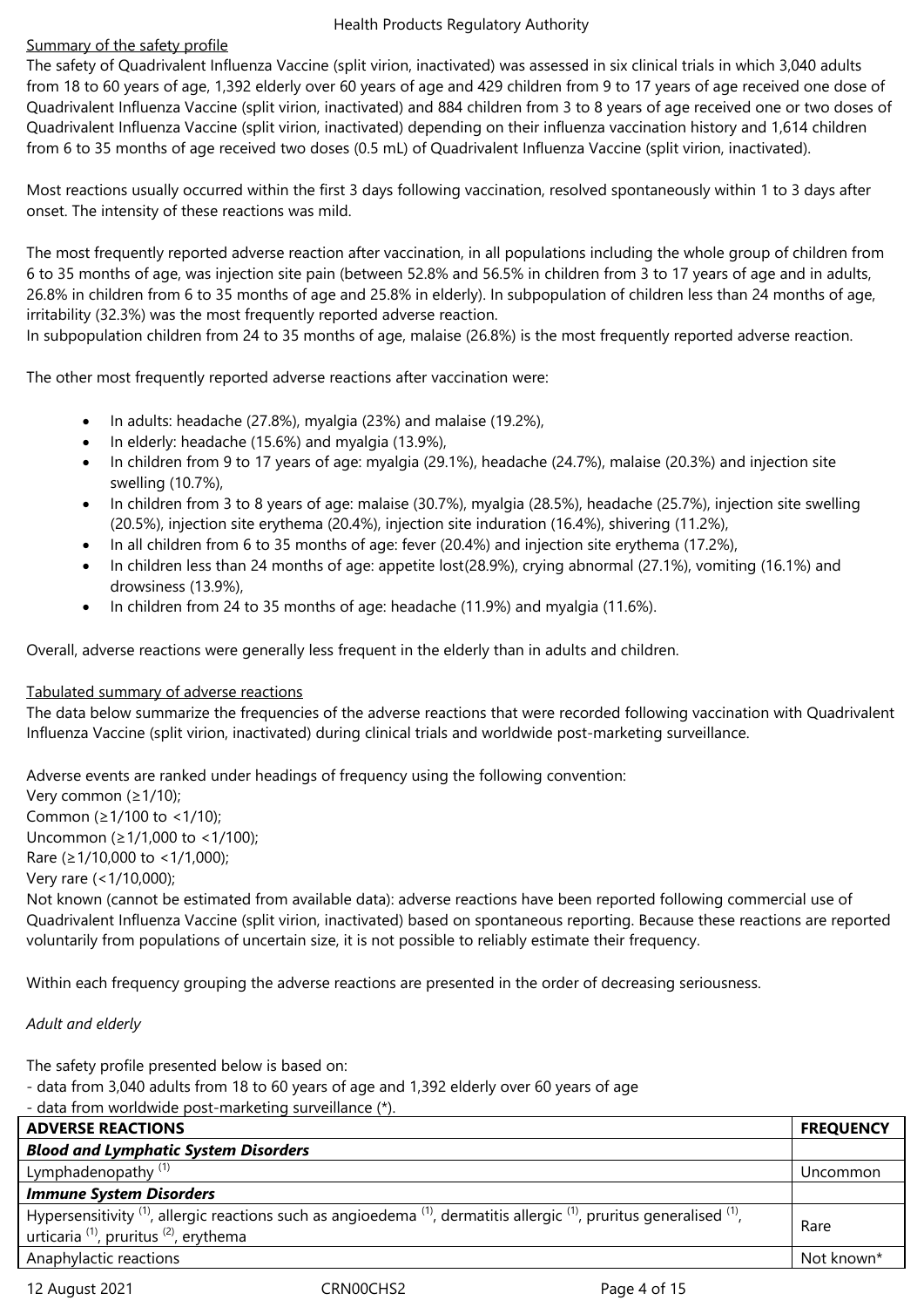| Very common |
|-------------|
| Uncommon    |
| Rare        |
|             |
| Uncommon    |
|             |
| Rare        |
|             |
| Uncommon    |
|             |
| Rare        |
|             |
| Very common |
| Rare        |
|             |
| Very common |
|             |
| Common      |
|             |
| Uncommon    |
|             |
| Rare        |
|             |
|             |

 $(1)$  In adults

(2) Uncommon in elderly

(3) Rare in adults

(4) In elderly

 $(5)$  Rare in elderly

 $(6)$  Common in elderly

# *Paediatric population*

The safety profile presented below is based on:

- data from 429 children from 9 to 17 years of age who received one dose of Quadrivalent Influenza Vaccine (split virion, inactivated) and from 884 children from 3 to 8 years of age who received one or two doses of Quadrivalent Influenza Vaccine (split virion, inactivated) depending on their influenza vaccination history
- data from worldwide post-marketing surveillance (\*).

| <b>ADVERSE REACTIONS</b>                                     | <b>FREQUENCY</b> |
|--------------------------------------------------------------|------------------|
| <b>Blood and Lymphatic System Disorders</b>                  |                  |
| Thrombocytopenia <sup>(1)</sup>                              | Uncommon         |
| <b>Immune System Disorders</b>                               |                  |
| Allergic including anaphylactic reactions                    | Not known*       |
| <b>Psychiatric disorders</b>                                 |                  |
| Moaning <sup>(2)</sup> , restlessness <sup>(2)</sup>         | Uncommon         |
| <b>Nervous System Disorders</b>                              |                  |
| Headache                                                     | Very common      |
| Dizziness <sup>(2)</sup>                                     | Uncommon         |
| <b>Gastrointestinal Disorders</b>                            |                  |
| Diarrhoea, vomiting $^{(2)}$ , abdominal pain upper $^{(2)}$ | Uncommon         |
| <b>Musculoskeletal and Connective Tissue Disorders</b>       |                  |
| Myalgia                                                      | Very common      |
| Arthralgia <sup>(2)</sup>                                    | Uncommon         |
| <b>General Disorders and Administration Site Conditions</b>  |                  |
| Malaise, shivering <sup>(3)</sup>                            | Very common      |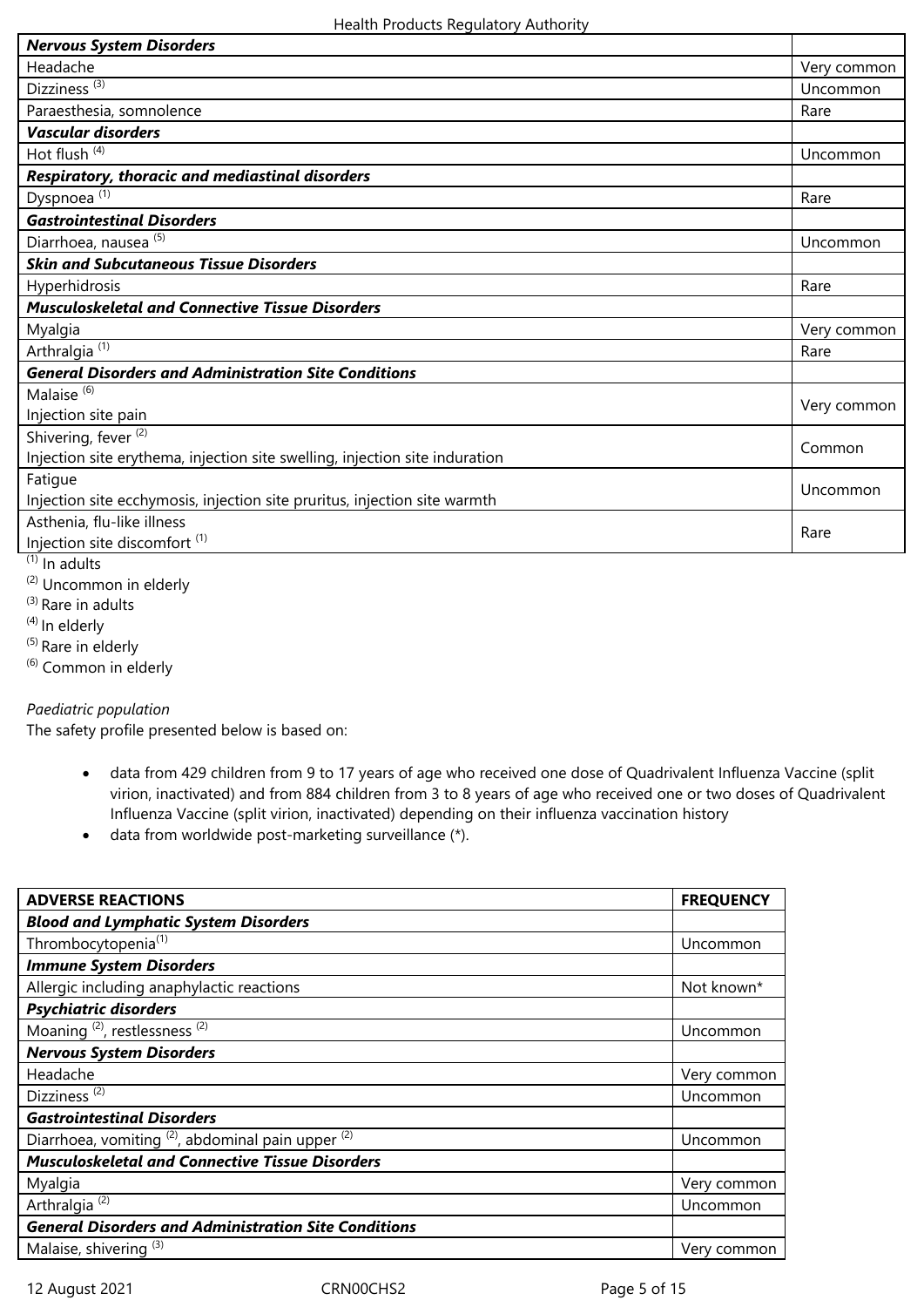| Injection site pain, injection site swelling, injection site erythema $(3)$ , injection site induration $(3)$ |          |
|---------------------------------------------------------------------------------------------------------------|----------|
| Fever                                                                                                         | Common   |
| Injection site ecchymosis                                                                                     |          |
| Fatique <sup>(2)</sup> ,                                                                                      | Uncommon |
| Injection site warmth $^{(2)}$ , injection site pruritus $^{(4)}$                                             |          |
| $\frac{1}{2}$ Departed in ang shild of 2 years of ago                                                         |          |

- Reported in one child of 3 years of age
- $(2)$  Reported in children from 3 to 8 years of age
- <sup>(3)</sup> Common in children from 9 to 17 years of age
- $^{(4)}$  Reported in children from 9 to 17 years of age

The safety profile presented below is based on:

- data from 1,614 children from 6 to 35 months of age who received two doses of Quadrivalent Influenza Vaccine (split virion, inactivated)
- data from worldwide post-marketing surveillance (\*).

| <b>ADVERSE REACTIONS</b>                                                                                                      | <b>FREQUENCY</b> |
|-------------------------------------------------------------------------------------------------------------------------------|------------------|
| <b>Immune System Disorders</b>                                                                                                |                  |
| Hypersensitivity                                                                                                              | Uncommon         |
| Allergic reactions such as pruritus generalised, rash papular                                                                 | Rare             |
| Anaphylactic reactions                                                                                                        | Not known*       |
| <b>Nervous System Disorders</b>                                                                                               |                  |
| Headache <sup>(1)</sup>                                                                                                       | Very common      |
| <b>Gastrointestinal Disorders</b>                                                                                             |                  |
| Vomiting <sup>(2)</sup>                                                                                                       | Very common      |
| Diarrhoea                                                                                                                     | Uncommon         |
| <b>Musculoskeletal and Connective Tissue Disorders</b>                                                                        |                  |
| Myalgia <sup>(3)</sup>                                                                                                        | Very common      |
| <b>General Disorders and Administration Site Conditions</b>                                                                   |                  |
| Irritability <sup>(4)</sup> , appetite lost <sup>(4)</sup> , crying abnormal <sup>(5)</sup> , malaise <sup>(3)</sup> , fever, |                  |
| drowsiness <sup>(5)</sup>                                                                                                     | Very common      |
| Injection site pain/tenderness, injection site erythema                                                                       |                  |
| Shivering <sup>(1)</sup>                                                                                                      | Common           |
| Injection site induration, injection site swelling, injection site ecchymosis                                                 |                  |
| Influenza like illness                                                                                                        | Rare             |
| Injection site rash, injection site pruritus                                                                                  |                  |
| $(1)$ Reported in children 24 months of age                                                                                   |                  |

(2) Uncommon in children 24 months of age

 $^{(3)}$  Rare in children <24 months of age

 $^{(4)}$  Rare in children 24 months of age

 $(5)$  Reported in children <24 months of age

In children from 6 months to 8 years of age, the safety profile of Quadrivalent Influenza Vaccine (split virion, inactivated) was similar after the first and the second injections with a trend of lower incidence of adverse reactions after the second injection compared to the first one in children from 6 to 35 months.

#### Adverse events

The following adverse events were reported following commercial use of Inactivated Influenza Vaccine (Split Virion) BP. A causal relationship with Quadrivalent Influenza Vaccine (split virion, inactivated) has not been established.

#### *Blood and lymphatic system disorders*

Transient thrombocytopenia<sup>(1)</sup>, lymphadenopathy<sup>(1)</sup>

#### *Nervous system disorders*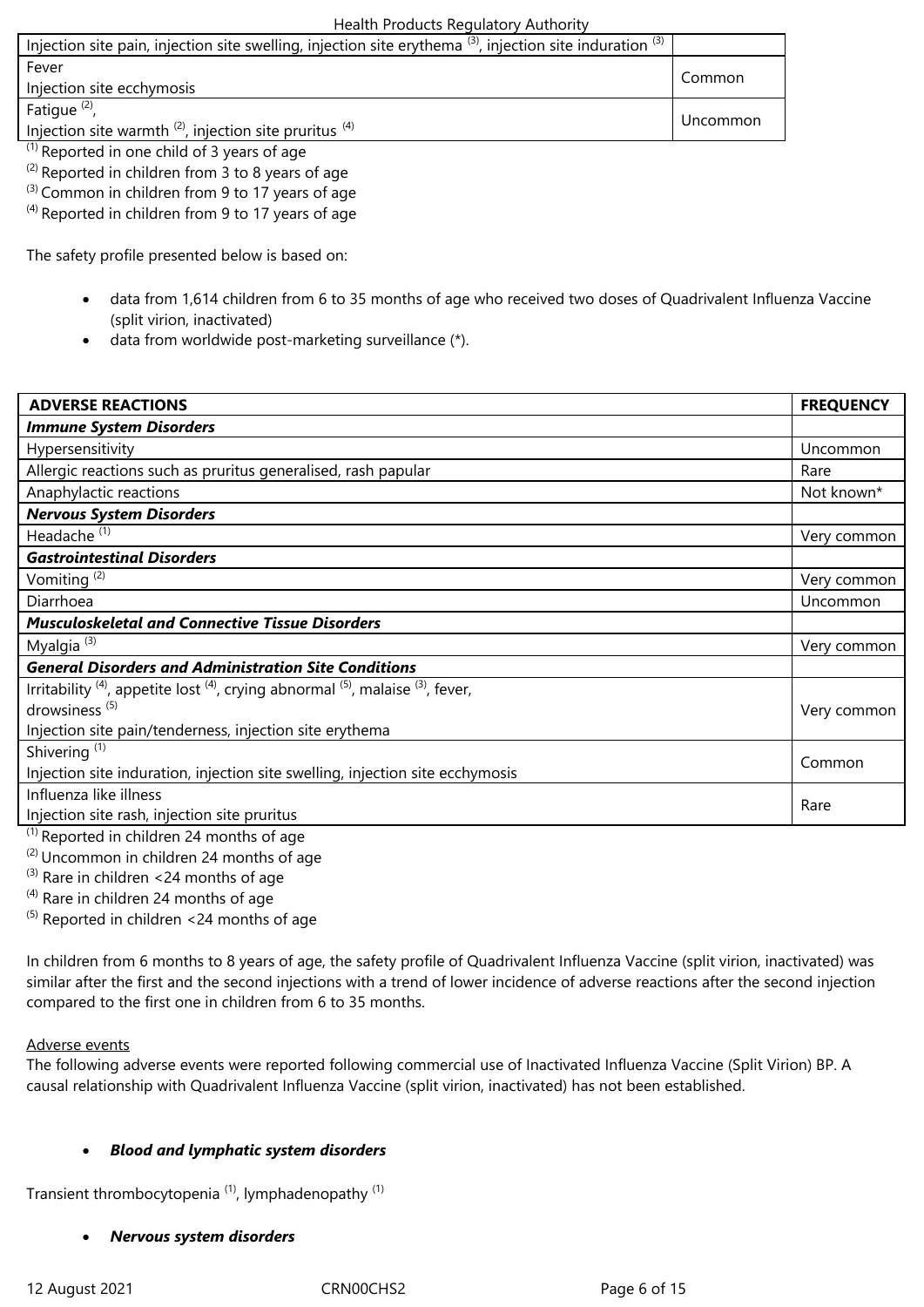Paraesthesia<sup>(1)</sup>, Guillain-Barré Syndrome (GBS), neuritis, neuralgia, convulsions, encephalomyelitis

# *Vascular disorders*

Vasculitis, such as Henoch-Schönlein purpura*,* with transient renal involvement in certain cases

 $<sup>(1)</sup>$  These adverse events were reported during clinical trials only in some age groups (see Tabulated summary of adverse</sup> reactions).

#### Other special populations

The safety profile of Quadrivalent Influenza Vaccine (split virion, inactivated) observed in a limited number of subjects with co-morbidities enrolled in the clinical studies does not differ from the one observed in the overall population. In addition, studies conducted with Inactivated Influenza Vaccine (Split Virion) BP in renal transplant patients, and asthmatic patients showed no major differences in terms of safety profile of Inactivated Influenza Vaccine (Split Virion) BP in these populations.

#### - Pregnant women

In clinical studies conducted in pregnant women in South Africa and Mali with Inactivated Influenza Vaccine (Split Virion) BP (see Sections 4.6 and 5.1), frequencies of local and systemic solicited reactions reported within 7 days following administration of the vaccine, were consistent with those reported for the adult population during clinical studies conducted with Inactivated Influenza Vaccine (Split Virion) BP. In the South Africa study, local reactions were more frequent in the Inactivated Influenza Vaccine (Split Virion) BP group than in the placebo group in both HIV-negative and HIV-positive cohorts. There were no other significant differences in solicited reactions between Inactivated Influenza Vaccine (Split Virion) BP and placebo groups in both cohorts.

In one clinical study conducted in pregnant women in Finland with Quadrivalent Influenza Vaccine (split virion, inactivated) (see sections 4.6 and 5.1), frequencies of local and systemic solicited reactions reported within 7 days following administration of Quadrivalent Influenza Vaccine (split virion, inactivated) were consistent with those reported for the non-pregnant adult population during clinical studies conducted with Quadrivalent Influenza Vaccine (split virion, inactivated) even though higher for some adverse reactions (injection site pain, malaise, shivering, headache, myalgia).

#### Reporting of suspected adverse reactions

Reporting suspected adverse reactions after authorisation of the medicinal product is important. It allows continued monitoring of the benefit/risk balance of the medicinal product. Healthcare professionals are asked to report any suspected adverse reactions via the Health Products Regulatory Authority (HPRA) at HPRA Pharmacovigilance, Earlsfort Terrace, IRL - Dublin 2; Tel: +353 1 6764971; Fax: +353 1 6762517. Website: www.hpra.ie; E-mail: medsafety@hpra.ie.

#### **4.9 Overdose**

Cases of administration of more than the recommended dose (overdose) have been reported with Quadrivalent Influenza Vaccine (split virion, inactivated). When adverse reactions were reported, the information was consistent with the known safety profile of Quadrivalent Influenza Vaccine (split virion, inactivated) described in Section 4.8.

#### **5 PHARMACOLOGICAL PROPERTIES**

#### **5.1 Pharmacodynamic properties**

Pharmacotherapeutic group: Influenza vaccine, ATC code: J07BB02.

#### Mechanism of action

Quadrivalent Influenza Vaccine (split virion, inactivated) provides active immunisation against four influenza virus strains (two A subtypes and two B types) contained in the vaccine.

Quadrivalent Influenza Vaccine (split virion, inactivated) induces humoral antibodies against the haemagglutinins within 2 to 3 weeks. These antibodies neutralise influenza viruses.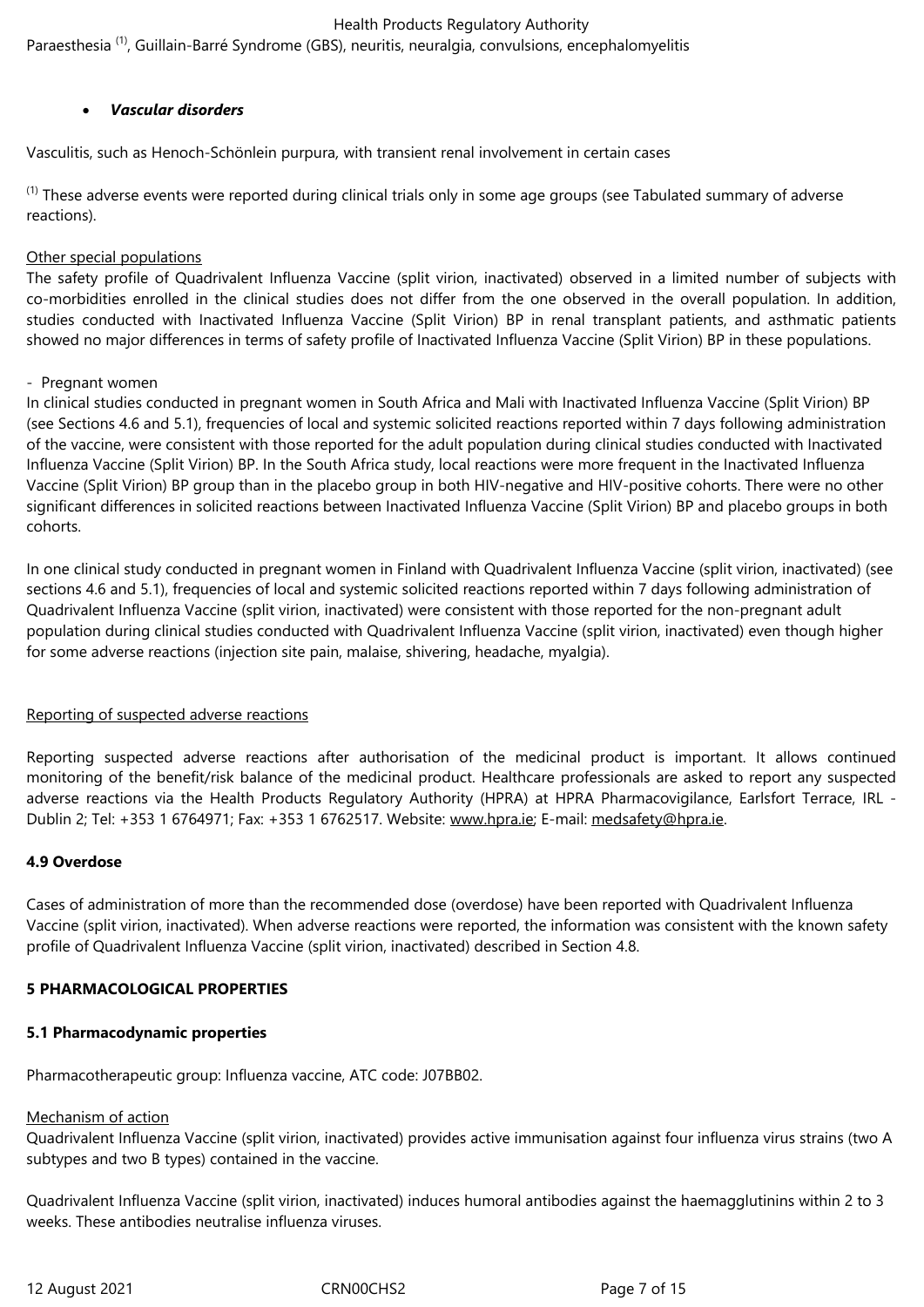Specific levels of haemagglutination-inhibition (HAI) antibody titer post-vaccination with inactivated influenza virus vaccines have not been correlated with protection from influenza illness but the HAI antibody titers have been used as a measure of vaccine activity. In some human challenge studies, HAI antibody titers of ≥1:40 have been associated with protection from influenza illness in up to 50% of subjects.

Since influenza viruses constantly evolve, the virus strains selected in the vaccine are reviewed annually by the WHO. Annual revaccination with Quadrivalent Influenza Vaccine (split virion, inactivated) has not been studied. However, based on clinical experience with the trivalent vaccine, annual influenza vaccination is recommended given the duration of immunity provided by the vaccine and because circulating strains of influenza virus change from year to year.

# Efficacy of Quadrivalent Influenza Vaccine (split virion, inactivated)

# *Paediatric population*

- Children from 6 to 35 months of age (active immunisation):

A randomized placebo controlled study was conducted in 4 regions (Africa, Asia, Latina America and Europe) over 4 influenza seasons, in more than 5,400 children from 6 to 35 months of age who received two doses (0.5 mL) of Quadrivalent Influenza Vaccine (split virion, inactivated) (N=2,722), or placebo (N=2,717) 28 days apart to assess Quadrivalent Influenza Vaccine (split virion, inactivated) efficacy for the prevention of laboratory-confirmed influenza illness caused by any strain A and/or B and caused by vaccine similar strains (as determined by sequencing).

Laboratory-confirmed influenza illness was defined as influenza like-illness (ILI) [occurrence of fever ≥ 38°C (that lasts at least 24 hours) concurrently with at least one of the following symptoms: cough, nasal congestion, rhinorrhoea, pharyngitis, otitis, vomiting, or diarrhoea] laboratory-confirmed by reverse transcriptase polymerase chain reaction (RT-PCR) and/or viral culture. **Table 1: Influenza Attack Rates and Quadrivalent Influenza Vaccine (split virion, inactivated) Efficacy against laboratory-confirmed influenza illness in children from 6 to 35 months of age** 

|                                                                             | Quadrivalent Influenza vaccine (split virion, inactivated)<br>$(N = 2, 584)$ | <b>Placebo</b><br>$(N = 2, 591)$              |              |                                               | <b>Efficacy</b>                |
|-----------------------------------------------------------------------------|------------------------------------------------------------------------------|-----------------------------------------------|--------------|-----------------------------------------------|--------------------------------|
|                                                                             | N                                                                            | Influenza<br><b>Attack</b><br><b>Rate (%)</b> | $\mathsf{n}$ | Influenza<br><b>Attack</b><br><b>Rate (%)</b> | %<br>$(2-sided)$<br>95%<br>CI) |
| Laboratory-<br>confirmed<br>influenza<br>illness<br>caused by:              |                                                                              |                                               |              |                                               |                                |
| - Any<br>influenza A<br>or B type                                           | 122                                                                          | 4.72                                          | 255          | 9.84                                          | 52.03<br>(40.24;<br>61.66)     |
| - Viral<br>strains<br>similar to<br>those<br>contained<br>in the<br>vaccine | 26                                                                           | 1.01                                          | 85           | 3.28                                          | 69.33<br>(51.93;<br>81.03)     |

N: Number of children analysed (full set) n: number of subjects fulfilling the item listed CI: Confidence Interval

In addition, a predefined complementary analysis showed Quadrivalent Influenza Vaccine (split virion, inactivated) prevented 56.6% (95% CI: 37.0; 70.5) of severe laboratory-confirmed influenza illnesses due to any strain, and 71.7% (95% CI: 43.7; 86.9) of severe laboratory-confirmed influenza illnesses due to vaccine-similar strains. Furthermore, subjects receiving Quadrivalent Influenza Vaccine (split virion, inactivated) were 59.2% (95% CI: 44.4; 70.4) less likely to experience a medically attended influenza illness than subjects receiving placebo.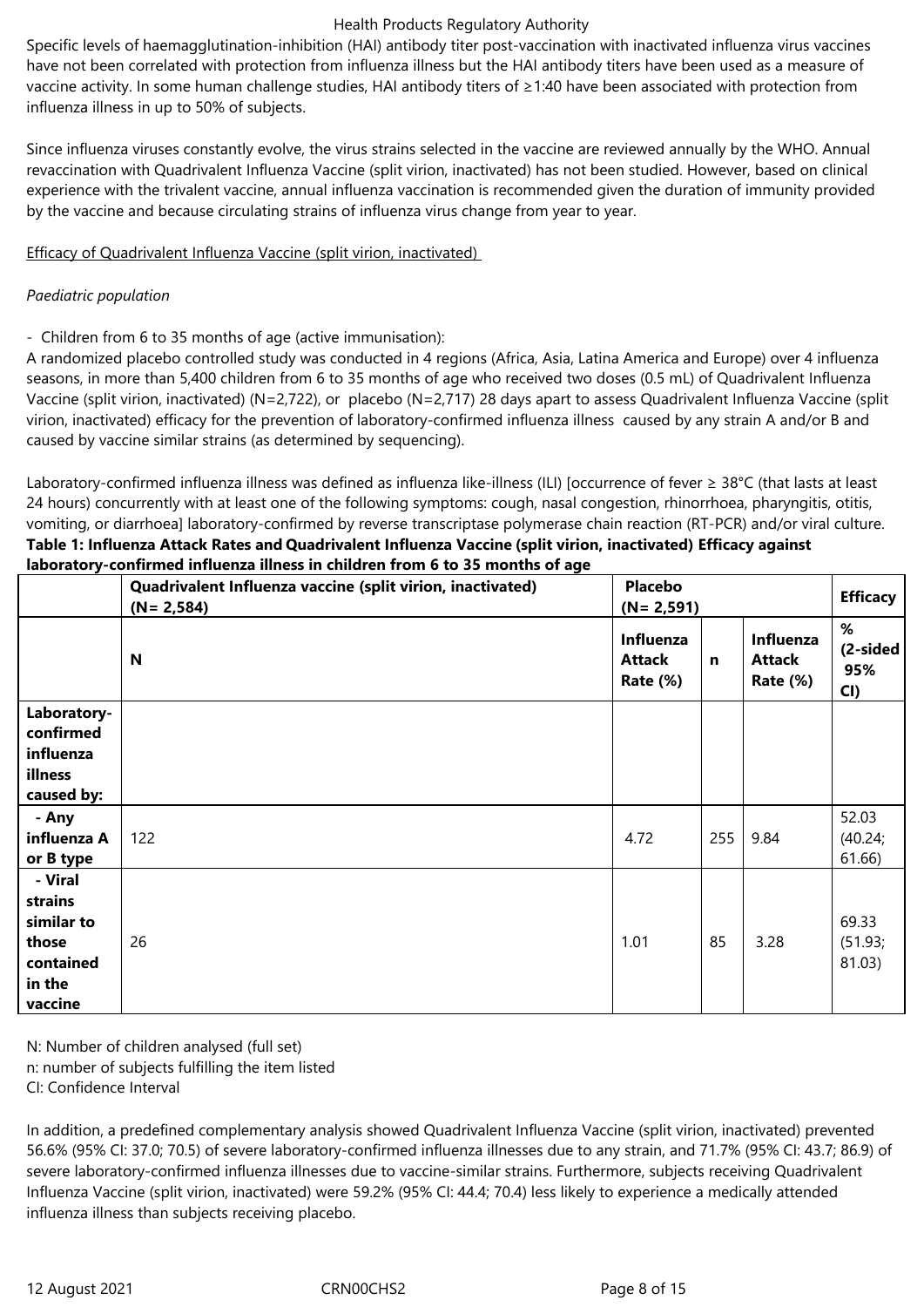Severe laboratory-confirmed influenza illnesses were defined as ILI laboratory-confirmed by RT-PCR and/or viral culture with at least one of the following items:

- fever > 39.5°C for subjects aged < 24 months or  $\geq 39.0$ °C for subjects aged  $\geq 24$  months,
- and/or at least one significant ILI symptom which prevents daily activity (cough, nasal congestion, rhinorrhoea, pharyngitis, otitis, vomiting, diarrhoea),
- and/or one of the following events: acute otitis media, acute lower respiratory infection (pneumonia, bronchiolitis, bronchitis, croup), inpatient hospitalization.

- Children from 3 to 8 years of age (active immunisation):

Based on immune responses observed in children 3 to 8 years of age, the efficacy of Quadrivalent Influenza Vaccine (split virion, inactivated) in this population is expected to be at least similar to the efficacy observed in children from 6 to 35 months (see "Children from 6 to 35 months of age" above and "Immunogenicity of Quadrivalent Influenza Vaccine (split virion, inactivated)" below).

- Infants less than 6 months of age born to vaccinated pregnant women (passive protection): Infants less than 6 months of age are at high risk of influenza, resulting in high rates of hospitalisation; however influenza vaccines are not indicated for active immunisation in this age group.

Efficacy in infants of women who received a single 0.5 mL dose of Quadrivalent Influenza Vaccine (split virion, inactivated) during the second or third trimester of pregnancy has not been studied; however, efficacy in infants of women who received a single 0.5 mL dose of the trivalent inactivated influenza vaccine (Inactivated Influenza Vaccine (Split Virion) BP) during the second or third trimester has been demonstrated in clinical trials and can be extrapolated to Quadrivalent Influenza Vaccine (split virion, inactivated).

Efficacy of the trivalent inactivated influenza vaccine (Inactivated Influenza Vaccine (Split Virion) BP) in infants following vaccination of pregnant women during the first trimester has not been studied in these trials. Necessary influenza vaccination during the first trimester should not be postponed (see section 4.6).

In randomized, controlled phase IV clinical studies conducted in Mali, Nepal and South Africa, approximately 5,000 pregnant women received Inactivated Influenza Vaccine (Split Virion) BP (trivalent influenza thiomersal-free vaccine) and approximately 5,000 pregnant women received placebo or control vaccine (quadrivalent meningococcal conjugate vaccine) during the second or third trimester of pregnancy. Vaccine efficacy against laboratory confirmed influenza in pregnant women was evaluated as a secondary endpoint in all three studies.

The studies conducted in Mali and South Africa demonstrated the efficacy of Inactivated Influenza Vaccine (Split Virion) BP for the prevention of influenza in pregnant women following vaccination during these trimesters of pregnancy (see table 2). In the study conducted in Nepal, the efficacy of Inactivated Influenza Vaccine (Split Virion) BP for the prevention of influenza in pregnant women following vaccination during these trimesters of pregnancy was not demonstrated.

# **Table 2**: **Influenza Attack Rates and Inactivated Influenza Vaccine (Split Virion) BP Efficacy against Laboratory-confirmed influenza in pregnant women**

| <b>Influenza Attack Rate</b><br>(Any influenza A or B type)<br>% (n/N) |               |                | Inactivated Influenza Vaccine (Split Virion) BP Efficacy<br>% (95% CI) |
|------------------------------------------------------------------------|---------------|----------------|------------------------------------------------------------------------|
|                                                                        | TIV           | Control*       |                                                                        |
| Mali                                                                   | 0.5(11/2,108) | 1.9(40/2,085)  | 70.3 (42.2 to 85.8)                                                    |
|                                                                        | TIV           | <b>Placebo</b> |                                                                        |
| <b>South Africa</b>                                                    | 1.8(19/1,062) | 3.6(38/1,054)  | 50.4 (14.5 to 71.2)                                                    |

\* Meningococcal vaccine

N: Number of pregnant women included in analysis

n: number of subjects with laboratory confirmed infuenza

CI: Confidence Interval

In the same randomized, controlled phase IV clinical studies conducted in Mali, Nepal and South Africa, 4530 of 4898 (92%) infants born to pregnant women who received Inactivated Influenza Vaccine (Split Virion) BP (trivalent influenza thiomersal free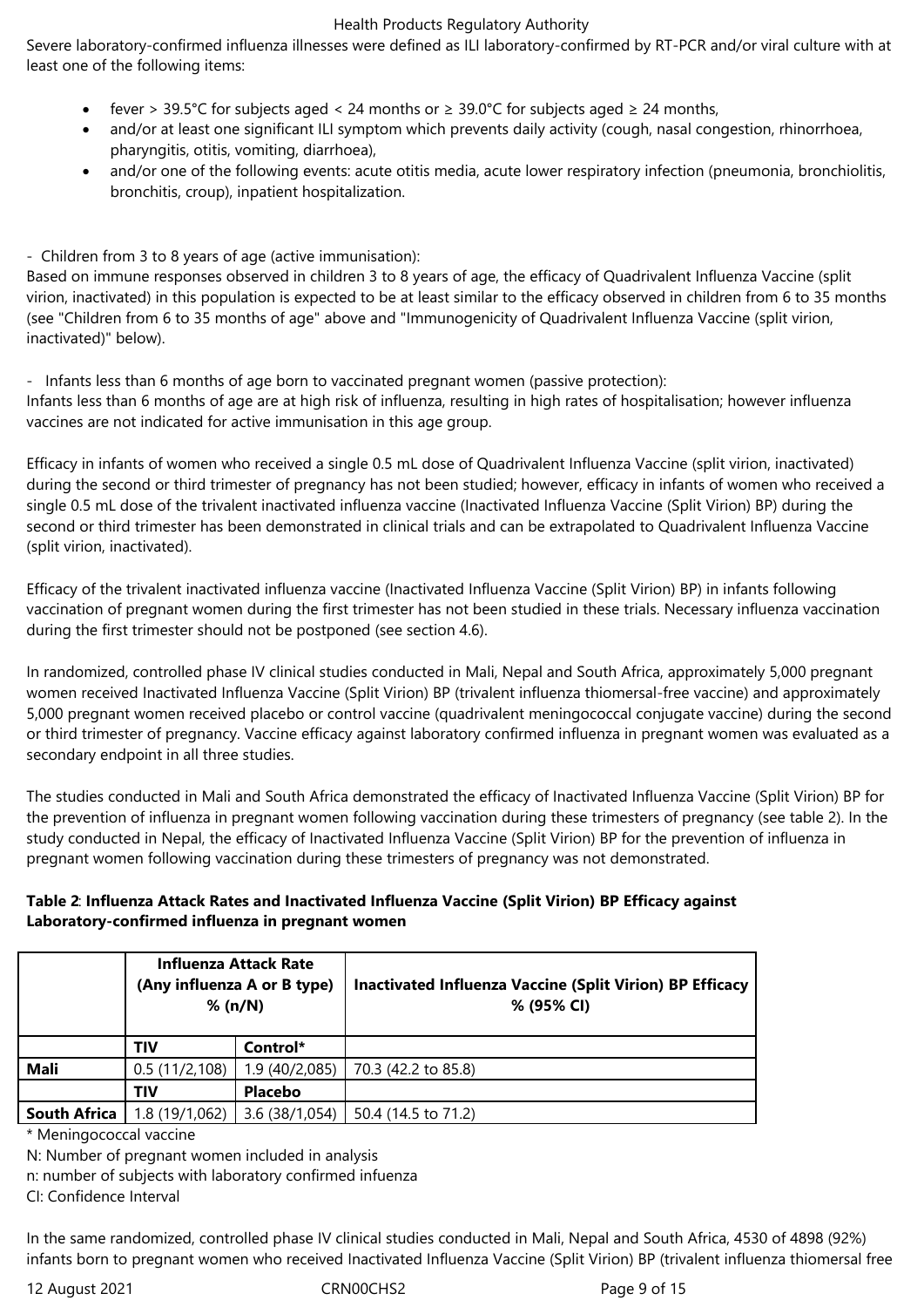vaccine) and 4532 of 4868 (93%) infants born to pregnant women who received a placebo or control vaccine (quadrivalent meningococcal conjugate vaccine) (see table 3) during the second or third trimester of pregnancy, were followed up until approximately 6 months of age.

The studies confirmed the efficacy of Inactivated Influenza Vaccine (Split Virion) BP for prevention of influenza in infants from birth until approximately 6 months of age following vaccination of women during these trimesters of pregnancy. Women in their first trimester of pregnancy were not included in these studies; Inactivated Influenza Vaccine (Split Virion) BP efficacy in infants born to mothers vaccinated during the first trimester could therefore not be evaluated.

# **Table 3:Influenza Attack Rates and Inactivated Influenza Vaccine (Split Virion) BP Efficacy against Laboratory-confirmed influenza in infants following vaccination in pregnant women**

| <b>Influenza Attack Rate</b><br>(Any influenza A or B type)<br>% (n/N) |                |                 | <b>Inactivated Influenza Vaccine (Split Virion) BP Efficacy</b><br>% (95% CI) |
|------------------------------------------------------------------------|----------------|-----------------|-------------------------------------------------------------------------------|
|                                                                        | TIV            | Control*        |                                                                               |
| Mali                                                                   | 2.4(45/1,866)  | 3.8(71/1,869)   | 37.3(7.6 to 57.8)                                                             |
|                                                                        | TIV            | <b>Placebo</b>  |                                                                               |
| <b>Nepal</b>                                                           | 4.1 (74/1,820) | 5.8 (105/1,826) | 30.0 (5 to 48)                                                                |
| <b>South Africa</b>                                                    | 1.9 (19/1,026) | 3.6(37/1,023)   | 48.8 (11.6 to 70.4)                                                           |
|                                                                        |                |                 |                                                                               |

\* Meningococcal vaccine

N: Number of infants included in the analysis

n: number of subjects with laboratory-confirmed influenza

CI: Confidence Interval

The efficacy data indicate a waning protection of the infants born to vaccinated mothers by time after birth.

In the trial conducted in South Africa, vaccine efficacy was highest among infants 8 weeks of age or younger (85.8% [95% CI, 38.3 to 98.4]) and decreased over time; vaccine efficacy was 25.5% (95% CI, -67.9 to 67.8) for infants >8 to 16 weeks of age and 30.4% (95% CI, -154.9 to 82.6) for infants >16 to 24 weeks of age.

In the trial conducted in Mali, there is also a trend of higher efficacy of the trivalent inactivated influenza vaccine in infants during the first 4 months after birth, with lower efficacy within the  $5<sup>th</sup>$  month of surveillance and a marked fall within the  $6<sup>th</sup>$ month where protection is no longer evident.

The prevention of influenza disease can only be expected if the infant(s) are exposed to strains included in the vaccine administered to the mother.

# Immunogenicity of Quadrivalent Influenza Vaccine (split virion, inactivated)

Clinical studies performed in adults from 18 to 60 years of age, in elderly over 60 years of age, in children from 3 to 8 years of age and from 6 to 35 months of age assessed Quadrivalent Influenza Vaccine (split virion, inactivated) immune response for HAI Geometric mean antibody titer (GMT) at Day 21 (for adults) and at Day 28 (for children), HAI seroconversion rate (4-fold rise in reciprocal titer or change from undetectable  $[< 10]$  to a reciprocal titer of  $\geq 40$ ), and HAI GMTR (post-/pre-vaccination titers).

One clinical study performed in adults from 18 to 60 years of age and in children from 9 to 17 years of age described the immune response of Quadrivalent Influenza Vaccine (split virion, inactivated) for HAI GMT at Day 21. Another clinical study performed in children from 9 to 17 years of age described the immune response of Quadrivalent Influenza Vaccine (split virion, inactivated).

One clinical study performed in pregnant women described the immune response of Quadrivalent Influenza Vaccine (split virion, inactivated) for HAI GMT at Day 21, HAI seroconversion rate, and HAI GMTR after one dose administered during the second or third trimester of pregnancy. In this study, the transplacental transfer was evaluated using HAI GMTs of maternal blood, of cord blood and the ratio of cord blood/maternal blood, at delivery.

Quadrivalent Influenza Vaccine (split virion, inactivated) induced a significant immune response to the 4 influenza strains contained in the vaccine.

*Adults and elderly*

12 August 2021 CRN00CHS2 Page 10 of 15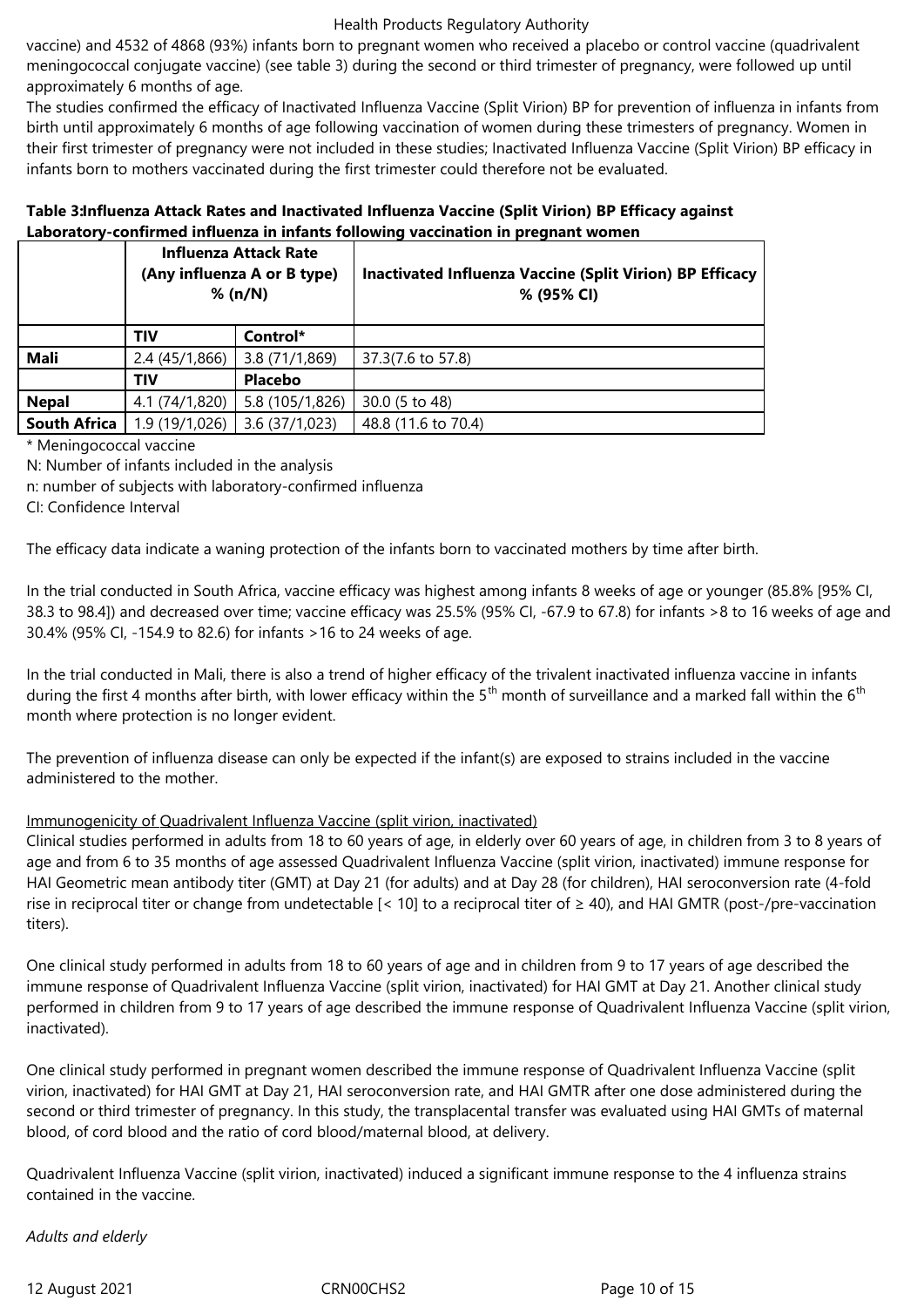A total of 832 adults from 18 to 60 years of age and 831 elderly over 60 years of age were assessed in terms of immune response after one dose of Quadrivalent Influenza Vaccine (split virion, inactivated).

Immunogenicity results are presented in the table below:

# **Table 4: Immunogenicity results in adults aged from 18 to 60 years and in elderly over 60 years of age**

| <b>Antigen Strain</b>                                         | 18 to 60 years of age<br>$N = 832$     | over 60 years of age<br>$N = 831$ |  |
|---------------------------------------------------------------|----------------------------------------|-----------------------------------|--|
| <b>GMT (95% CI)</b>                                           |                                        |                                   |  |
| A (H1N1) $(a)(b)$                                             | 608 (563;657)                          | 219 (199; 241)                    |  |
| A (H3N2)                                                      | 498 (459; 541)                         | 359 (329; 391)                    |  |
| <b>B</b> (Victoria)                                           | 708 (661; 760)                         | 287 (265; 311)                    |  |
| <b>B</b> (Yamagata)                                           | 1,715 (1607; 1830)                     | 655 (611; 701)                    |  |
| (c)<br>SC % (95% CI)                                          |                                        |                                   |  |
| A (H1N1) $(a)(b)$                                             | 64.1 (60.7; 67.4)                      | 45.6 (42.1; 49.0)                 |  |
| A (H3N2)                                                      | 66.2 (62.9; 69.4)<br>47.5 (44.1; 51.0) |                                   |  |
| <b>B</b> (Victoria)<br>70.9 (67.7; 74.0)<br>45.2 (41.8; 48.7) |                                        |                                   |  |
| 63.7 (60.3;67.0)<br><b>B</b> (Yamagata)                       |                                        | 42.7 (39.3; 46.2)                 |  |
| <b>GMTR (95% CI)</b>                                          | (d)                                    |                                   |  |
| A (H1N1) $(a)(b)$                                             | 9.77 (8.69; 11.0)                      | 4.94 (4.46; 5.47)                 |  |
| A (H3N2)                                                      | 10.3 (9.15; 11.5)                      | 5.60 (5.02; 6.24)                 |  |
| <b>B</b> (Victoria)                                           | 11.6 (10.4; 12.9)                      | 4.61 (4.18; 5.09)                 |  |
| <b>B</b> (Yamagata)                                           | 7.35 (6.66;8.12)<br>4.11 (3.73; 4.52)  |                                   |  |

N=number of subjects with available data for the considered endpoint

GMT: Geometric Mean Titer; CI: Confidence Interval;

(a) N=833 for 18-60 years of age group

(b) N=832 for over 60 years of age group

(c) SC: Seroconversion or significant increase: for subjects with a pre-vaccination titer <10 (1/dil), proportion of subjects with a post-vaccination titer ≥40 (1/dil) and for subjects with a pre-vaccination titer ≥10 (1/dil), proportion of subjects with a ≥four-fold increase from pre- to post-vaccination titer

(d) GMTR: Geometric mean of individual titer ratios (post-/pre-vaccination titers)

#### *Pregnant women and transplacental transfer*

A total of 230 pregnant women received Quadrivalent Influenza Vaccine (split virion, inactivated) during the second or third trimester of pregnancy (from 20 to 32 weeks of pregnancy).

Immunogenicity results by HAI method, in pregnant women 21 days after vaccination with Quadrivalent Influenza Vaccine (split virion, inactivated) are presented in table 5.

# **Table 5: Immunogenicity results by HAI method in pregnant women, 21 days post-vaccination with Quadrivalent Influenza Vaccine (split virion, inactivated)**

| <b>Antigen Strain</b> | QIV                             |
|-----------------------|---------------------------------|
|                       | N=216                           |
|                       | <b>GMT (95% CI)</b>             |
| A (H1N1)*             | 525 (466; 592)                  |
| A (H3N2)*             | 341 (286; 407)                  |
| B1 (Victoria)*        | 568 (496; 651)                  |
| B2 (Yamagata)*        | 993 (870; 1134)                 |
|                       | (a)<br>$\geq$ 4-fold-rise n (%) |
| A (H1N1)*             | 38.0 (31.5; 44.8)               |
| A (H3N2)*             | 59.3 (52.4; 65.9)               |
| B1 (Victoria)*        | 61.1 (54.3; 67.7)               |
| B2 (Yamagata)*        | 59.7 (52.9; 66.3)               |
|                       | (b)<br><b>GMTR (95% CI)</b>     |
| A (H1N1)*             | 3.81 (3.11; 4.66)               |
| A (H3N2)*             | 8.63 (6.85; 10.9)               |

12 August 2021 CRN00CHS2 Page 11 of 15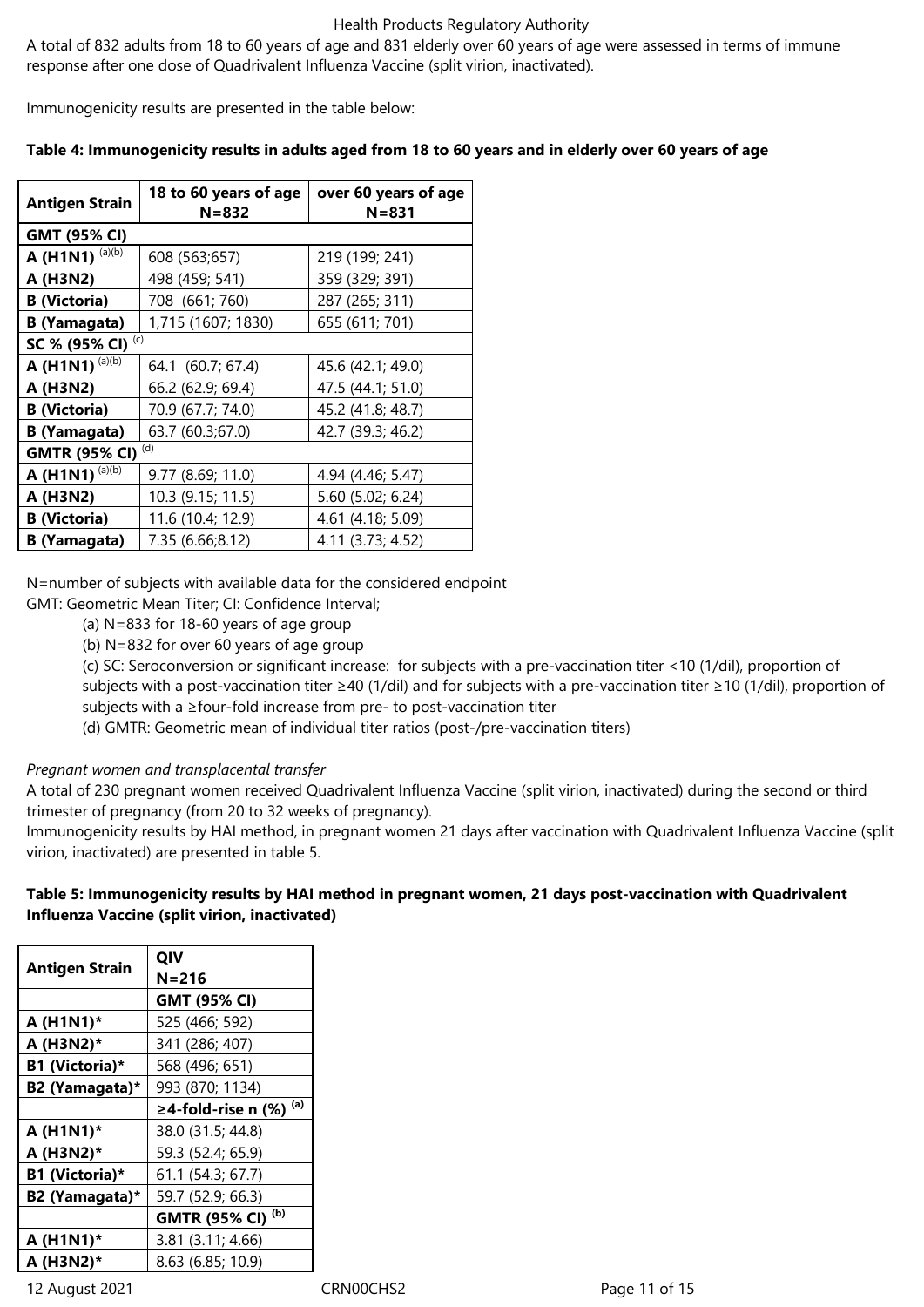| B1 (Victoria)*                          | 8.48(6.81; 10.6) |  |
|-----------------------------------------|------------------|--|
| <b>B2 (Yamagata)*</b> 6.26 (5.12; 7.65) |                  |  |

\*A/H1N1: A/Michigan/45/2015 (H1N1) pdm09-like virus; A/H3N2: A/Hong Kong/4801/2014 (H3N2)-like virus;

B1: B/Brisbane/60/2008-like virus (B/Victoria lineage);

B2: B/Phuket/3073/2013-like virus (B/Yamagata lineage)

N: number of subjects with available data for the considered endpoint

GMT: Geometric Mean Titer; CI: Confidence Interval

(a) SC: Seroconversion or significant increase: for subjects with a pre-vaccination titer <10 (1/dil), proportion

of subjects with a post-vaccination titer ≥40 (1/dil) and for subjects with a pre-vaccination titer ≥10 (1/dil), proportion of subjects with a ≥four-fold increase from pre- to post-vaccination titer

(b) GMTR: Geometric mean of individual titer ratios (post-/pre-vaccination titers)

Immunogenicity descriptive assessment by HAI method, at delivery, in blood sample of mother (BL03M) and in cord blood sample (BL03B) and of the transplacental transfer (BL03B/BL03M) are presented in table 6.

#### **Table 6: Immunogenicity descriptive assessment by HAI method of Quadrivalent Influenza Vaccine (split virion, inactivated), at delivery**

|                                                                                 | QIV                                                |  |
|---------------------------------------------------------------------------------|----------------------------------------------------|--|
| <b>Antigen Strain</b>                                                           | $N = 178$                                          |  |
|                                                                                 | <b>BL03M (Maternal blood)</b>                      |  |
|                                                                                 | <b>GMT (95% CI)</b>                                |  |
| A (H1N1)*                                                                       | 304 (265; 349)                                     |  |
| A (H3N2)*                                                                       | 178 (146; 218)                                     |  |
| B1 (Victoria)*                                                                  | 290 (247; 341)                                     |  |
| B2 (Yamagata)*                                                                  | 547 (463; 646)                                     |  |
|                                                                                 | <b>BL03B (Cord blood)</b>                          |  |
|                                                                                 | <b>GMT (95% CI)</b>                                |  |
|                                                                                 |                                                    |  |
| A (H1N1)*                                                                       | 576 (492; 675)                                     |  |
| A (H3N2)*                                                                       | 305 (246; 379)                                     |  |
| B1 (Victoria)*                                                                  | 444 (372; 530)                                     |  |
| B2 (Yamagata)*                                                                  | 921 (772; 1099)                                    |  |
|                                                                                 | Transplacental transfer: BL03B/BL03M§ GMT (95% CI) |  |
| A (H1N1)*                                                                       | 1.89 (1.72; 2.08)                                  |  |
| A (H3N2)*                                                                       | 1.71 (1.56; 1.87)                                  |  |
| B1 (Victoria)*                                                                  | 1.53(1.37; 1.71)                                   |  |
| B2 (Yamagata)*                                                                  | 1.69 (1.54; 1.85)                                  |  |
| N: number of subjects with available data for the considered endpoint: women    |                                                    |  |
| who received QIV, delivered at least 2 weeks after injection and with available |                                                    |  |
| cord blood and mother blood at the time of delivery.                            |                                                    |  |
| *A/H1N1: A/Michigan/45/2015 (H1N1) pdm09-like virus; A/H3N2: A/Hong             |                                                    |  |
| Kong/4801/2014 (H3N2)-like virus;                                               |                                                    |  |
| B1: B/Brisbane/60/2008-like virus (B/Victoria lineage)                          |                                                    |  |
| B2: B/Phuket/3073/2013-like virus (B/Yamagata lineage)                          |                                                    |  |

§ If a mother has X babies, her titers values is counted X times

At delivery, the higher level of antibodies in the cord sample compared to the maternal sample is consistent with transplacental antibody transfer from mother to the newborn following vaccination of women with Quadrivalent Influenza Vaccine (split virion, inactivated) during the second or third trimester of pregnancy.

These data are consistent with the passive protection demonstrated in infants from birth to approximately 6 months of age following vaccination of women during the second or third trimester of pregnancy with Inactivated Influenza Vaccine (Split Virion) BPin studies conducted in Mali, Nepal, and South Africa (see subsection Efficacy of Quadrivalent Influenza Vaccine (split virion, inactivated)).

# *Paediatric population*

- Children from 9 to 17 years of age: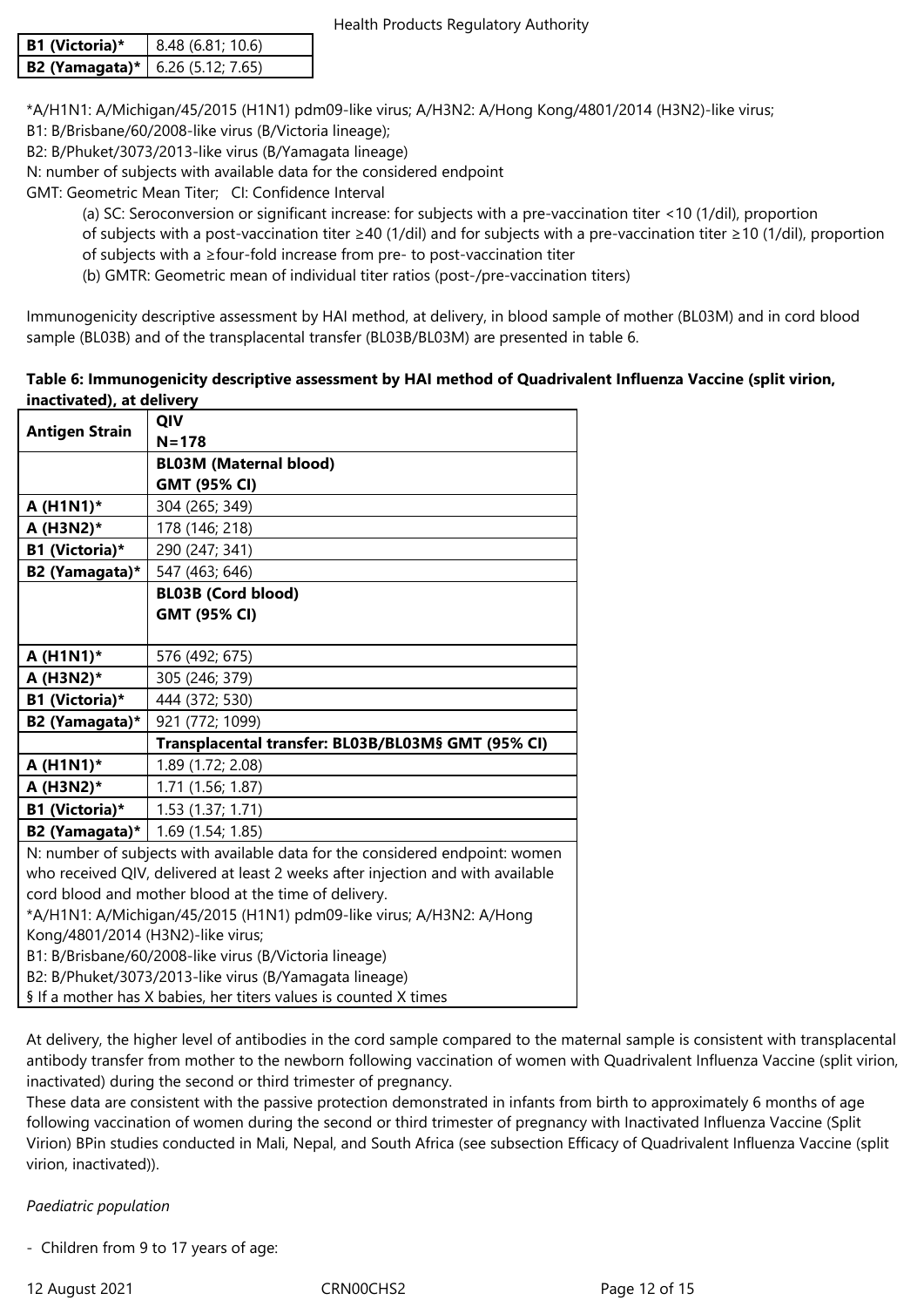In a total of 429 children from 9 to 17 years of age who received one dose of Quadrivalent Influenza Vaccine (split virion, inactivated), the immune response against the 4 strains contained in the vaccine was similar to the immune response induced in adults from 18 to 60 years of age.

- Children from 6 months to 8 years of age:

A total of 863 children from 3 to 8 years of age received either one or two doses of Quadrivalent Influenza Vaccine (split virion, inactivated) depending on their previous influenza vaccination history.

Children who received a one- or two-dose schedule of Quadrivalent Influenza Vaccine (split virion, inactivated) presented a similar immune response following the last dose of the respective schedule.

In addition to the Quadrivalent Influenza Vaccine (split virion, inactivated) efficacy, the immunogenicity of two 0.5 mL-dose of Quadrivalent Influenza Vaccine (split virion, inactivated) was assessed 28 days after receipt of the last injection of Quadrivalent Influenza Vaccine (split virion, inactivated) by HAI method in 341 children 6 to 35 months of age.

| <b>Antigen Strain</b>              | 6-35 months of age<br>$N = 341$ | 3-8 years of age<br>$N = 863$ |  |
|------------------------------------|---------------------------------|-------------------------------|--|
| <b>GMT (95% CI)</b>                |                                 |                               |  |
| A (H1N1)                           | 641 (547; 752)                  | 971 (896; 1,052)              |  |
| A (H3N2)                           | 1,071 (925; 1,241)              | 1,568 (1,451; 1,695)          |  |
| <b>B</b> (Victoria)                | 623 (550; 706)                  | 1,050 (956; 1,154)            |  |
| <b>B</b> (Yamagata) <sup>(a)</sup> | 1,010 (885; 1,153)              | 1,173 (1,078; 1,276)          |  |
| (b)<br>SC % (95% CI)               |                                 |                               |  |
| A (H1N1)                           | 90.3 (86.7; 93.2)               | 65.7 (62.4; 68.9)             |  |
| A (H3N2)                           | 90.3 (86.7; 93.2)               | 64.8 (61.5; 68.0)             |  |
| <b>B</b> (Victoria)                | 98.8 (97.0; 99.7)               | 84.8 (82.3; 87.2)             |  |
| B (Yamagata) <sup>(a)</sup>        | 96.8 (94.3; 98.4)               | 88.5 (86.2; 90.6)             |  |
| (c)<br><b>GMTR (95% CI)</b>        |                                 |                               |  |
| A (H1N1)                           | 36.6 (30.8; 43.6)               | 6.86(6.24; 7.53)              |  |
| A (H3N2)                           | 42.6 (35.1; 51.7)               | 7.49 (6.72; 8.35)             |  |
| <b>B</b> (Victoria)                | 100 (88.9; 114)                 | 17.1 (15.5; 18.8)             |  |
| B (Yamagata) <sup>(a)</sup>        | 93.9 (79.5; 111)                | 25.3 (22.8; 28.2)             |  |

Immunogenicity results are presented in the table below:

# **Table 7: Immunogenicity results in children aged from 6 months to 8 years**

N=number of subjects with available data for the considered endpoint

GMT: Geometric Mean Titer; CI: Confidence Interval;

(a) N=862 for 3-8 years of age group

(b) SC: Seroconversion or significant increase: for subjects with a pre-vaccination titer <10 (1/dil), proportion of subjects with a post-vaccination titer ≥40 (1/dil) and for subjects with a pre-vaccination titer ≥10 (1/dil), proportion of subjects with a ≥four-fold increase from pre- to post-vaccination titer

(c) GMTR: Geometric mean of individual titer ratios (post-/pre-vaccination titers)

These immunogenicity data provide supportive information in addition to vaccine efficacy data available in this population (see Efficacy of Quadrivalent Influenza Vaccine (split virion, inactivated)).

#### **5.2 Pharmacokinetic properties**

Not applicable.

# **5.3 Preclinical safety data**

Non-clinical data revealed no special hazard for humans based on conventional studies of repeat dose and local toxicity, reproductive and developmental toxicity and safety pharmacology studies.

#### **6 PHARMACEUTICAL PARTICULARS**

#### **6.1 List of excipients**

12 August 2021 CRN00CHS2 Page 13 of 15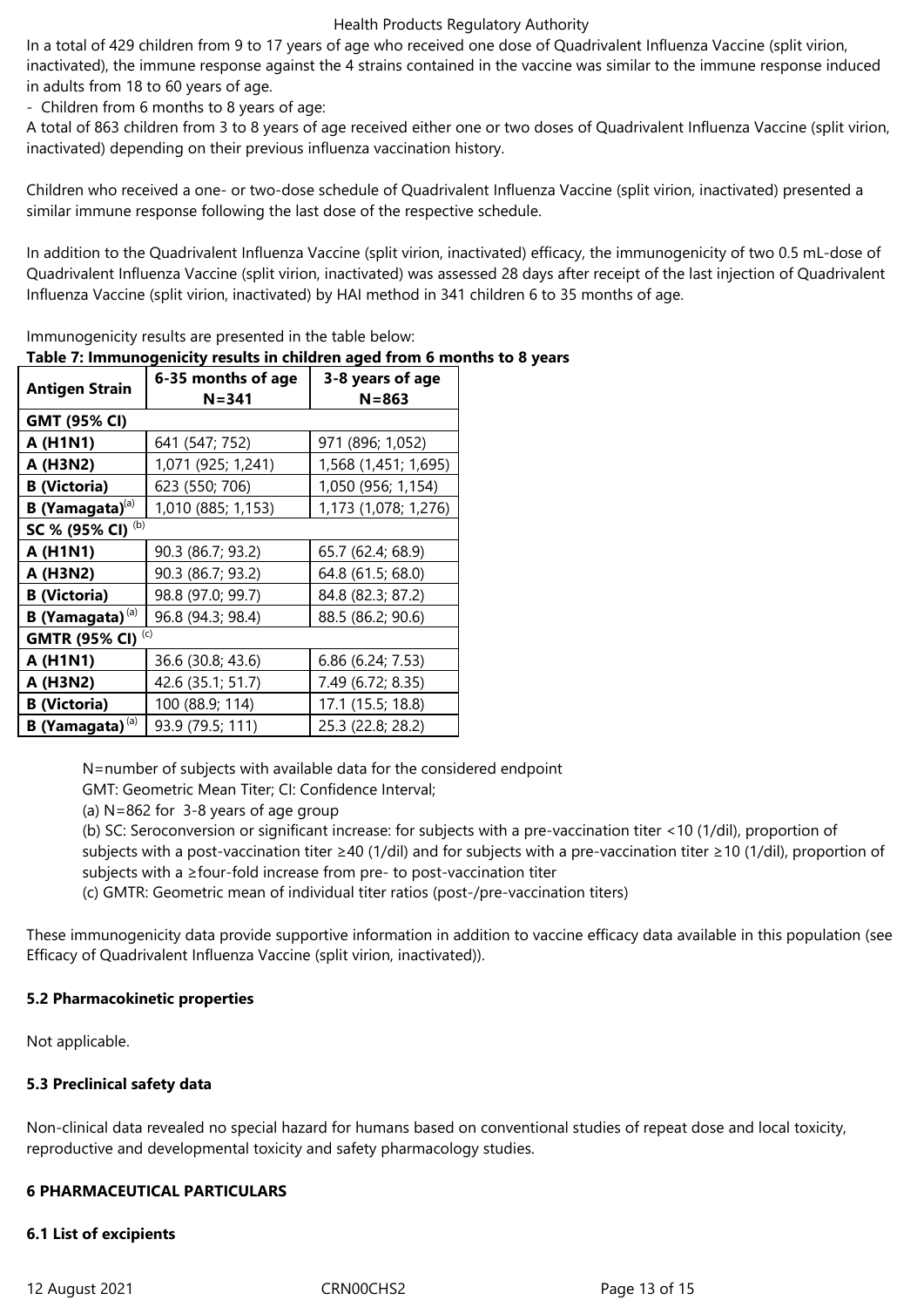Buffer Solution:

- Sodium chloride
- Potassium chloride
- Disodium phosphate dihydrate
- Potassium dihydrogen phosphate
- Water for injections

# **6.2 Incompatibilities**

In the absence of compatibility studies, this medicinal product must not be mixed with other medicinal products.

#### **6.3 Shelf life**

1 year

# **6.4 Special precautions for storage**

Store in a refrigerator ( $2^{\circ}C - 8^{\circ}C$ ). Do not freeze. Keep the syringe in the outer carton in order to protect from light.

# **6.5 Nature and contents of container**

0.5 ml of suspension in pre-filled syringe (type I glass) with attached needle, equipped with a plunger stopper (elastomer chlorobutyl or bromobutyl) – pack size of 1, 10 or 20.

0.5 ml of suspension in pre-filled syringe (type I glass) without needle, equipped with a plunger stopper (elastomer chlorobutyl or bromobutyl) – pack size of 1, 10 or 20.

Not all pack sizes may be marketed.

# **6.6 Special precautions for disposal and other handling**

The vaccine should be allowed to reach room temperature before use.

Shake before use. Inspect visually prior to administration.

The vaccine should not be used if foreign particles are present in the suspension.

Any unused medicinal product or waste material should be disposed of in accordance with local requirements.

# **7 MARKETING AUTHORISATION HOLDER**

Sanofi Pasteur 14 Espace Henry Vallée 69007 Lyons France

#### **8 MARKETING AUTHORISATION NUMBER**

PA2131/013/001

# **9 DATE OF FIRST AUTHORISATION/RENEWAL OF THE AUTHORISATION**

Date of first authorisation: 15<sup>th</sup> July 2016 Date of last renewal: 21<sup>st</sup> June 2021

# **10 DATE OF REVISION OF THE TEXT**

12 August 2021 CRN00CHS2 Page 14 of 15